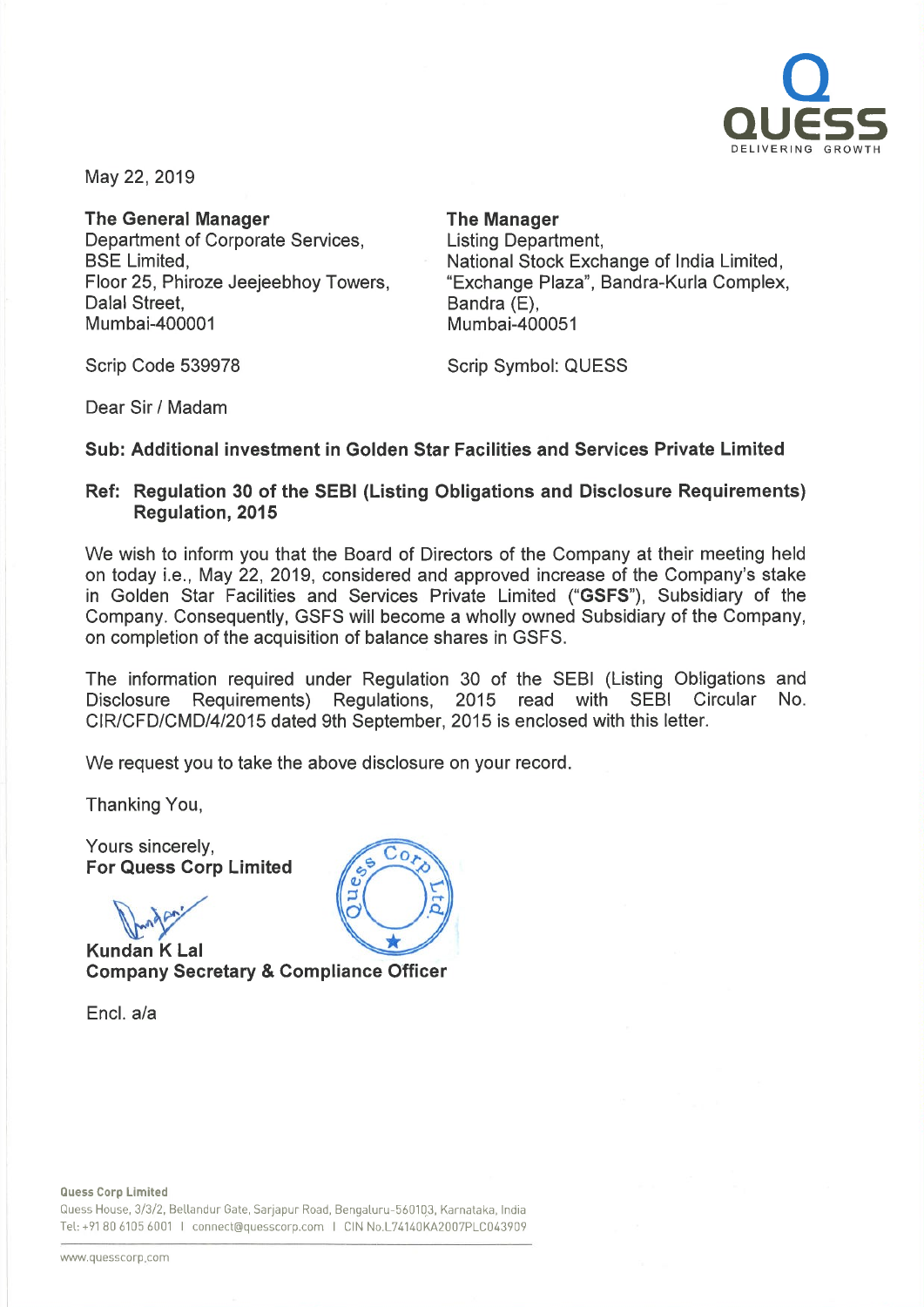

## Information required under Regulation 30 of SEBI (Listing Obligations and Disclos Requirements) Regulation, 2015 read with SEBI Circular No. CIR/CFD/CMD/4/2015, date

| September 09, 2015. |                                                                                                                                                                                                                                                                                                      |                                                                                                                                                                                                                                                                                                                                                                                                                                                                                                                                                                                                                                                                                                                                                                                                          |  |  |  |  |  |
|---------------------|------------------------------------------------------------------------------------------------------------------------------------------------------------------------------------------------------------------------------------------------------------------------------------------------------|----------------------------------------------------------------------------------------------------------------------------------------------------------------------------------------------------------------------------------------------------------------------------------------------------------------------------------------------------------------------------------------------------------------------------------------------------------------------------------------------------------------------------------------------------------------------------------------------------------------------------------------------------------------------------------------------------------------------------------------------------------------------------------------------------------|--|--|--|--|--|
| SI.<br><b>No</b>    | <b>Particulars</b>                                                                                                                                                                                                                                                                                   | <b>Details</b>                                                                                                                                                                                                                                                                                                                                                                                                                                                                                                                                                                                                                                                                                                                                                                                           |  |  |  |  |  |
| 1.                  | Name of the target entity, details in<br>brief such as size, turnover etc.;                                                                                                                                                                                                                          | Name: Golden Star Facilities and Services Private<br>Limited ("GSFS")<br><b>Business:</b> GSFS is a Facilities Management<br>Company based out in Hyderabad. Established in<br>March<br>2008, it<br>provides Housekeeping,<br>Electromechanical, Pest<br>Control,<br><b>Production</b><br>Support, Logistics and other services including<br>Horticulture, Carpet Shampooing, Project Cleaning,<br>Management,<br>Vendor<br><b>Staffing</b><br>&<br>Payroll<br>management, Help desk management, etc. Services<br>It has over 200 clients and presence in Telangana,<br>Andhra Pradesh, Karnataka, Tamil Nadu, Kerala,<br>Haryana, Noida, Mumbai and New Delhi.<br>Size & Turnover: The Company has a workforce of<br>over 9,500+ professionals and it reported revenue of<br>Rs. 149.1 crores in FY 18. |  |  |  |  |  |
| 2.                  | Whether the acquisition would fall<br>within related party transaction(s)<br>and whether the promoter/ promoter<br>group/ group companies have any<br>interest in the entity being acquired?<br>If yes, nature of interest and details<br>thereof and whether the same is<br>done at "arm's length"; | The proposed acquisition would fall within related<br>party transaction. Promoter/promoter group have no<br>interest in the entity being acquired.                                                                                                                                                                                                                                                                                                                                                                                                                                                                                                                                                                                                                                                       |  |  |  |  |  |
| 3.                  | Industry to which the entity being<br>acquired belongs;                                                                                                                                                                                                                                              | <b>Facilities Management Services.</b>                                                                                                                                                                                                                                                                                                                                                                                                                                                                                                                                                                                                                                                                                                                                                                   |  |  |  |  |  |
| $\mathbf{4}$ .      | Objects and effects of acquisition<br>(including<br>but<br>not<br>limited<br>to,<br>disclosure of reasons for acquisition<br>of target entity, if its business is<br>outside the main line of business of<br>the listed entity);                                                                     | • Gaining of strong operational capabilities in the<br>niche and high growth verticals of facility<br>management in healthcare and education sector.<br>• Complete control over operations will lead to<br>enhanced alignment to Quess' overall strategy.<br>• Strong cross selling opportunity across Facilities<br>Management and Staffing business.                                                                                                                                                                                                                                                                                                                                                                                                                                                   |  |  |  |  |  |
| 5.                  | Brief details of any governmental or<br>regulatory approvals required for the<br>acquisition;                                                                                                                                                                                                        | Not Applicable.                                                                                                                                                                                                                                                                                                                                                                                                                                                                                                                                                                                                                                                                                                                                                                                          |  |  |  |  |  |

Quess House, 3/3/2, Bellandur Gate, Sarjapur Road, Bengaluru-560103, Karnataka, India Tel: +91 80 6105 6001 I connect@quesscorp.com I CIN No.L74140KA2007PLC043909